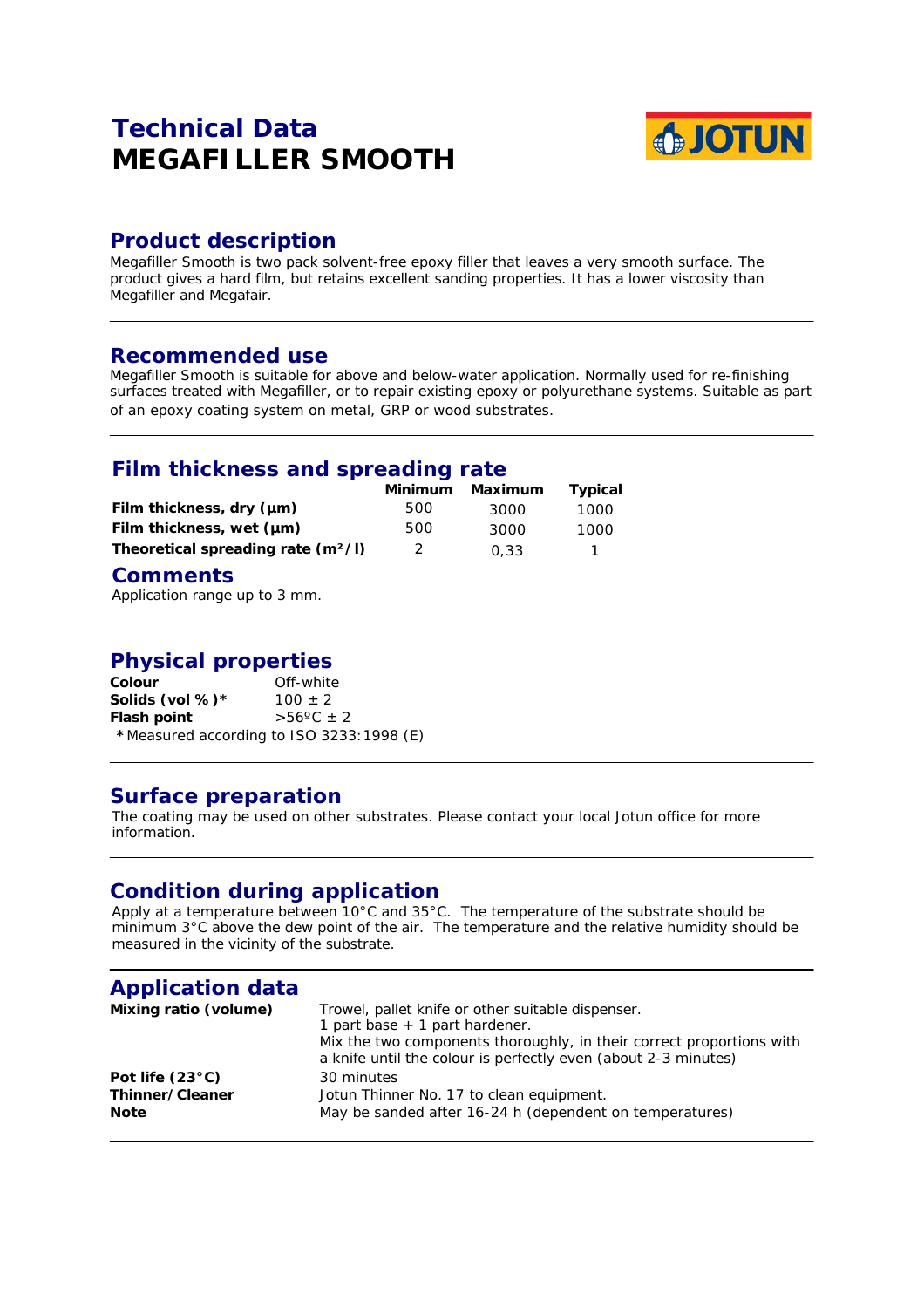## **Drying time**

Drying times are generally related to air circulation, temperature, film thickness and number of coats, and will be affected correspondingly. The figures given in the table are typical with:

- \* Good ventilation (Outdoor exposure or free circulation of air)
- \* Typical film thickness
- \* One coat on top of inert substrate

| Substrate temperature  | $10^{\circ}$ C | $23^{\circ}$ C | $35^{\circ}$ C |
|------------------------|----------------|----------------|----------------|
| Surface dry            | 14 h           | 8 h            | 2 h            |
| Cured                  | 10 d           | 7 d            | 3 d            |
| Dry to recoat, minimum | 14 h           | 8h             | 2 h            |
| Dry to recoat, maximum | 72 h           | 72 h           | 48 h           |

1 Provided the surface is free from chalking and other contamination prior to application, there is normally no overcoating time limit. Best intercoat adhesion occurs, however, when the subsequent coat is applied before preceding coat has cured. If the coating has been exposed to direct sunlight for some time, special attention must be paid to surface cleaning and mattening/removal of the surface layer in order to obtain good adhesion.

The given data must be considered as guidelines only. The actual drying time/times before recoating may be shorter or longer, depending on film thickness, ventilation, humidity, underlying paint system, requirement for early handling and mechanical strength etc. A complete system can be described on a system sheet, where all parameters and special conditions could be included.

#### **Instructions for use:**

Apply onto suitable undercoats such as **Megacote** or **Megaprimer or Megafiller.** Sand **Megafiller Smooth** before covering it to help anchorage. Overcoat with **Megaprimer** and **Megaspeed Undercoat.**

#### **Storage**

The product must be stored in accordance with national regulations. Storage conditions are to keep the containers in a dry, cool, well ventilated space and away from source of heat and ignition. Containers must be kept tightly closed.

## **Handling**

Handle with care.

## **Packing size**

2 L Comp. A and 2 L Comp. B Packing may vary from country to country according to local requirements.

## **Health and safety**

Please observe the precautionary notices displayed on the container. Use under well ventilated conditions. Do not breathe or inhale mist. Avoid skin contact. Spillage on the skin should immediately be removed with suitable cleanser, soap and water. Eyes should be well flushed with water and medical attention sought immediately.

**For detailed information on the health and safety hazards and precautions for use of this product, we refer to the Material Safety Data Sheet.**